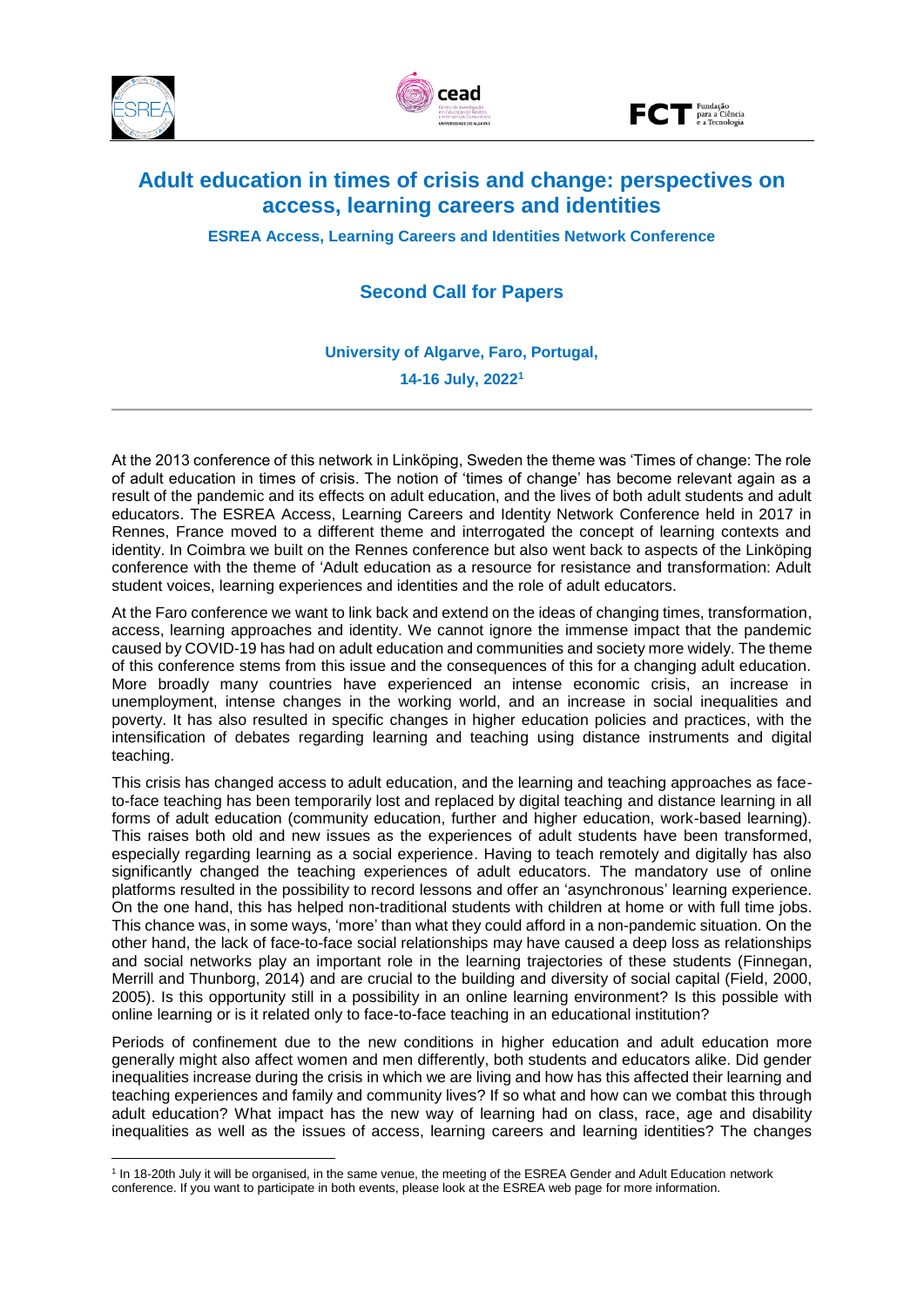





towards digital learning might also change the teaching experiences of adult educators. How did they change their professional practices in order to maintain their commitment to enhance people's opportunities and learning within these new limitations and constraints?

Taking the crisis and its consequent changes as a departure point, we want to invite researchers to reflect on a multitude of dimensions of adult education in its broadest sense and in a range of contexts such as community education, further and higher education and workplace learning (informal, nonformal and formal contexts), as well as analysing inequalities such as class, gender, race, age and disability. And to discuss the positives as well as the negatives. We would also like to explore the impact this has had for researchers researching issues of access, learning careers and identity. Reflecting on past and current situations we would like to project to the future possibilities and implications and changes for adult education. What can we learn as adult educators and researchers from across Europe and beyond?

The conference welcomes papers, roundtables, and symposia, which address one or more of the following themes:

- How has access to adult education and learning been affected by digital learning and what are adult students' experiences of these processes.
- How is the general uncertainty raised from the crisis we are living in affecting the work and professional identities of adult educators in community education, further and higher education and workplace learning?
- Have inequalities such as class, gender, race, age and disability  $-$  already present in our system – increased or are at risk of being intensified in the near future?
- How are different educational institutions innovating their practices/initiatives after the recent critical moments?
- Methodological approaches and research in a time of crisis
- What will adult education look like in the future?

## **References**

Field J., (2000) *Lifelong Learning and the New Educational Order*, Routledge, Stoke on Trent.

Field J., (2005) *Social Capital and Lifelong Learning*, The Policy Press, Bristol.

Finnegan F., Merrill B., Thunborg C. (eds.), (2014) *Students Voices of Inequalities in European Higher Education: Challenges for theory, policy and practice in a time of change*, ESREA/ Sense Publishers, Rotterdam.

## **Keynote Speakers**

Ted Fleming, Teachers College Columbia University, New York

Lucília Santos, Universidade de Aveiro, Portugal

Further information in the conference web page - <http://conference-esrea.com/conference-access>

## **Proposals**

Proposals are invited for papers, symposiums and roundtables. Please submit abstracts in two separate files: one including the paper title, the name of author/s, affiliation, address, e-mail of each author and information on whether it is a paper, symposium or round table; and the second one including the paper title and abstract. Abstracts should be one side of A4 maximum with Arial, 12 points. Please send your abstract in RTF-format.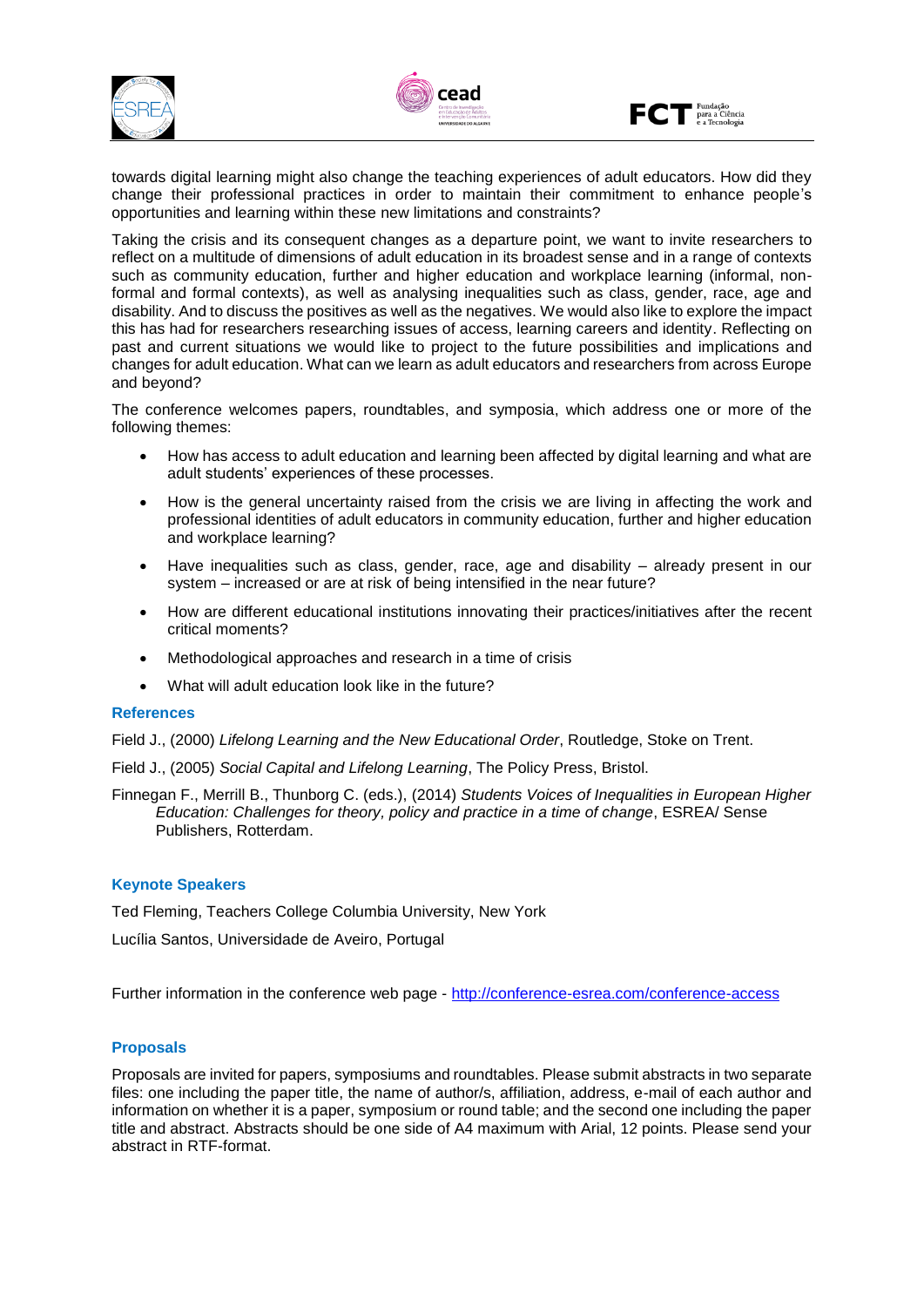





Please submit your abstract by email to aalmeida@ualg.pt (António Fragoso) and svaladas@ualg.pt (Sandra Valadas) by 15th March 2022. Acceptance of papers will be confirmed by 20th April 2022.

If accepted for presentation, the final versions of papers (no more than 5.000 words including references) must be submitted by the 3rd July 2022, also via email. Please use Times New Roman, 12 and the Harvard reference system.

The main language of the conference is English but abstracts will be accepted in languages where we have members of the committee who can translate such as in French, Spanish, Portuguese and Italian. **Full paper must be submitted in English**. Presentations will also be in English.

## **Information for contributors**

A paper is proposed and submitted in the form of an abstract by one person. Up to three other people can be named as co-authors in the abstract proposal.

For each participant, a maximum of two such proposals may be submitted in which the person is named as an author or co-author.

The abstract proposal must indicate which of the named authors will be presenting the paper. All those authors attending must register for the ESREA 2022 Conference for Access, Learning Career and Identity.

The author or one of the named co-authors is responsible for communicating with the ESREA Conference Organisers about the paper, roundtable and symposium.

Accepted abstracts will be downloadable in PDF-format on the **Conference website**.

Further information on accommodation, travel to Faro and tourist information will be available on the website.

## **Bursaries and support to participating graduate students**

As a way to support graduate-student's participation in the conference, there will be three bursaries for this conference. To be able to apply, one needs to be a graduate student (e.g. PhD-student, EdDstudent, master student); a member of ESREA (either individual or covered by an institutional membership) and one needs to submit a paper to the conference.

Students are to use the bursary money in expenses related to this conference (accommodation, flight, etc.) up to the limit of 300 €. ESREA will refund these expenses against the presentation of receipts. Applications or questions regarding the application procedure should be directed to Alexandra Ioannidou: [ESREAsecretary@die-bonn.de](mailto:ESREAsecretary@die-bonn.de)

Applications should be submitted no later than 30<sup>th</sup> of April 2022.

## **Conference fees**

ESREA member: 110 €

Non-member: 170 €

Student: 50 €

The conference fee includes conference materials, lunches, coffee-breaks, a light dinner (14th July) and the book of the conference.

The conference dinner (15th July) will be optional.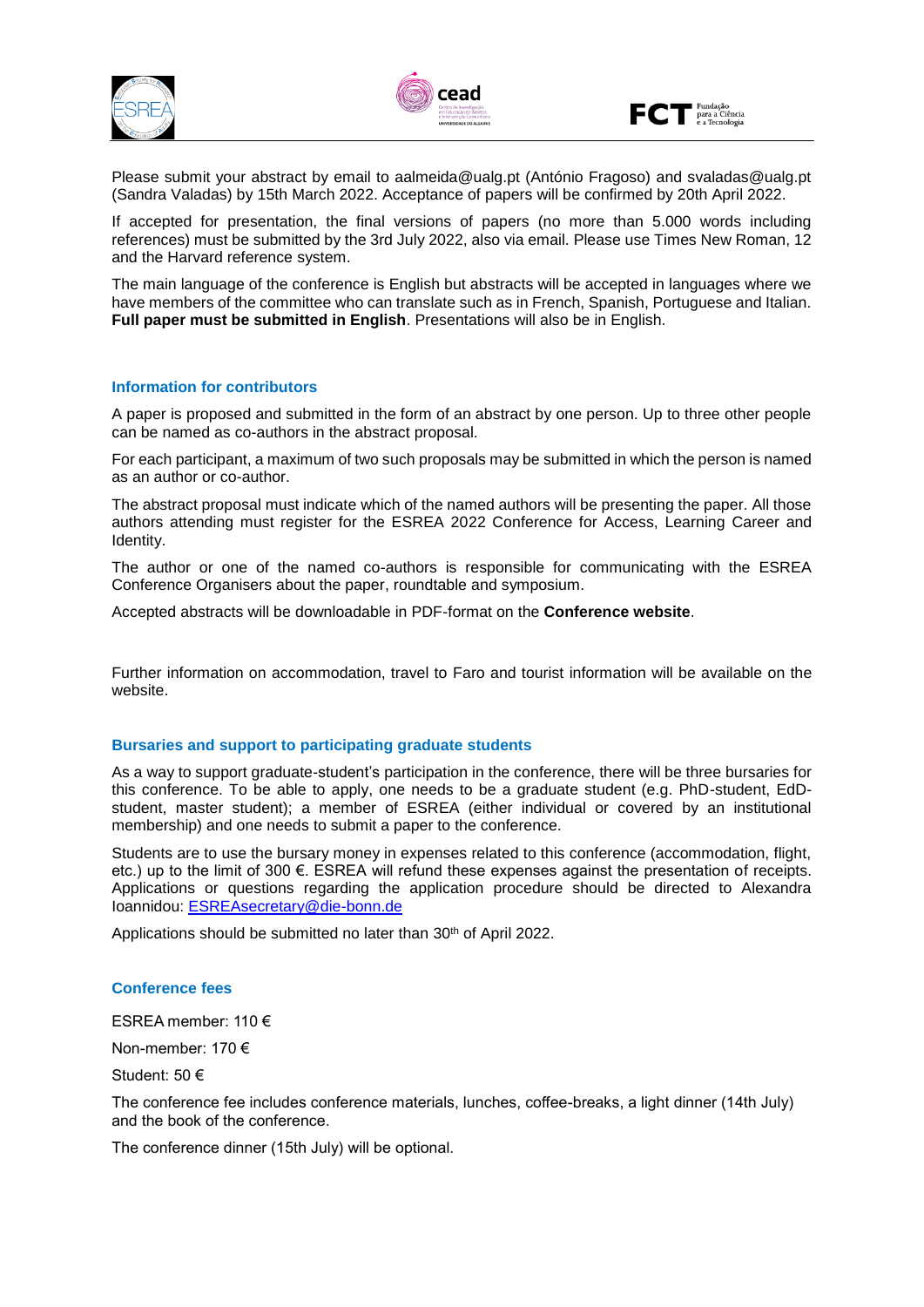





## **Conference Book**

To be edited after the conference via a double peer reviewed process.

## **Registration and Payment**

Please look for the registration form in the webpage of the conference, [http://conference](http://conference-esrea.com/conference-access)[esrea.com/conference-access](http://conference-esrea.com/conference-access)

Payments should be made via bank transference (details in the conference webpage)

#### **Important dates**

| <b>Dead-line</b> | <b>Action</b>                        | <b>Additional Comments</b>                                                          |
|------------------|--------------------------------------|-------------------------------------------------------------------------------------|
| 15 March 2022    | Submission of<br>abstracts           | Send to aalmeida@ualg.pt (António Fragoso) and<br>svaladas@ualg.pt (Sandra Valadas) |
| 20 April 2022    | Acceptance of<br>abstracts confirmed |                                                                                     |
| 06 May 2022      | Registration and<br>payment          | Please book your accommodations as soon as possible                                 |
| 03 July 2022     | Final papers must be<br>submitted    | Send to aalmeida@ualg.pt (António Fragoso) and<br>svaladas@ualg.pt (Sandra Valadas) |
| 14-16 July 2022  | Conference                           |                                                                                     |

## **Scientific Committee**

Andrea Galimberti, University of Milano Bicocca, Italy Adrianna Nizinska, Gothenburg University, Sweden Agnieszka Bron, Stockholm University, Sweden António Fragoso, University of Algarve, Portugal Barbara Merrill, University of Warwick, UK Cristina C. Vieira, University of Coimbra, Portugal Fergal Finnegan, Maynooth University, Ireland Jérôme Eneau, Rennes 2 University, France Sandra T. Valadas, University of Algarve, Portugal

## **Organising committee**

Amanda Barbosa, Andreia Romeira, António Fragoso, Beatriz Rodrigues, Bruno Sousa, Catarina Doutor, Liliana Paulos (coordinator), Rui Zacarias, Sandra Lami, Sílvio Ponte, Sandra Valadas (University of Algarve).

Network Convenors: Barbara Merrill (Warwick University), Andrea Galimberti (University of Milano Bicocca) and António Fragoso (University of Algarve).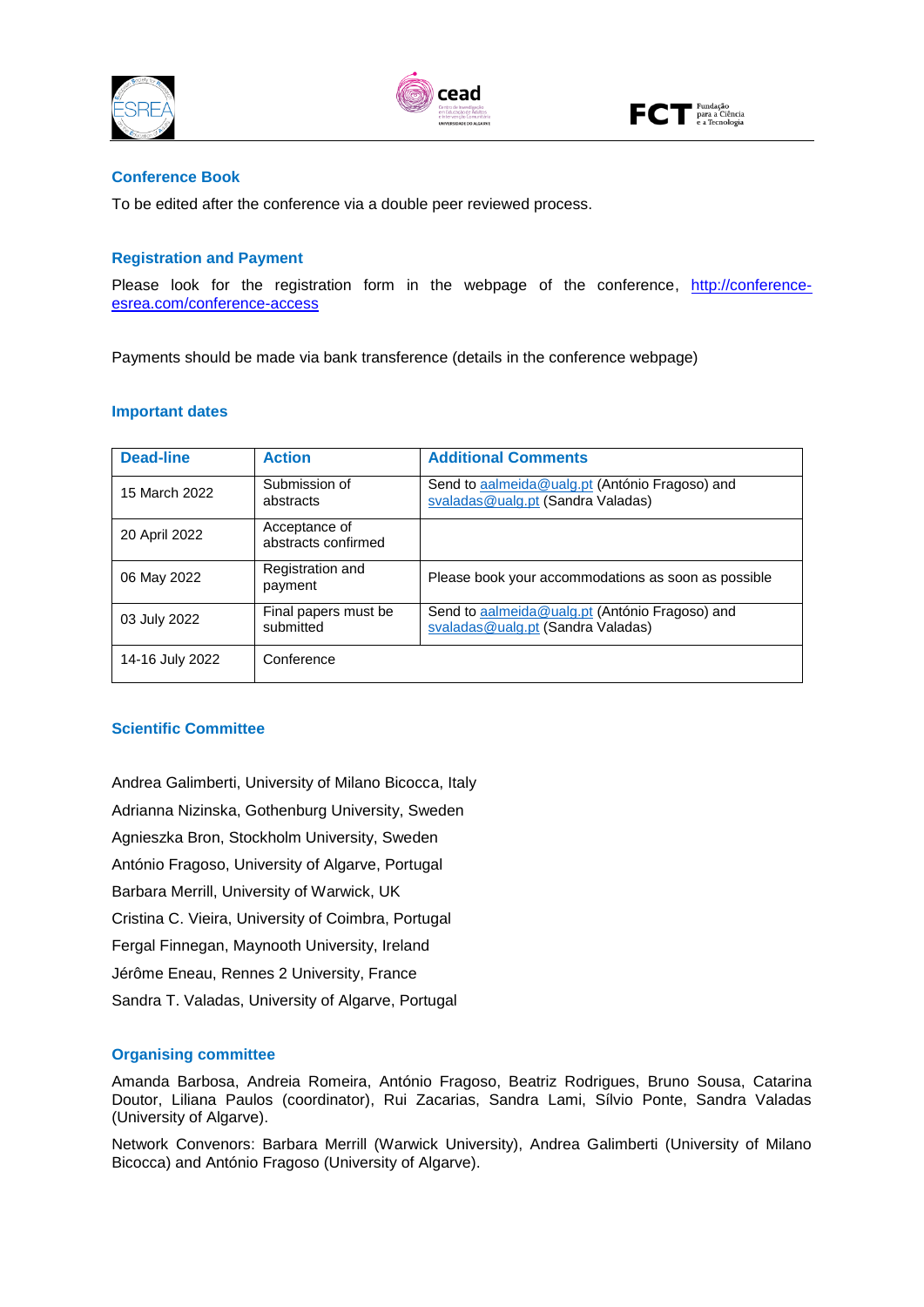





## **Organising Institutions**

**ESREA** is a European scientific society. It was established in 1991 to provide a European-wide forum for all researchers engaged in research on adult education and learning and to promote and disseminate theoretical and empirical research in the field. The European Society for Research on the Education of Adults promotes and disseminates theoretical and empirical research on the education of adults and adult learning in Europe through research networks, conferences and publications.

ESREA provides an important space for the (re)definition of adult education and learning in relation to research, theory, policy and practice to be reflected upon and discussed. A significant part of the periodic scientific debates is made through the meetings organised by ESREA research networks. ESREA also organised a triennial conference – the next will be in 2019, September – and runs the European Journal for Research on the Education and Learning of the Adults (RELA https://www.rela.ep.liu.se/). To learn more about ESREA, please follow the link: https://www.esrea.org/

The ESREA research network on Access, Learning Careers and Identities was established in 1996 and a first network conference was held at the University of Leeds in the UK. At that time the network was called the Access research network reflecting the focus of adult education research at that time. The conference book publication entitled Participation and Organisational Change (Hill & Merrill, 1997) illuminates the narrow theme of the network as it only addressed access and participation in higher education. This focus of the network continued to dominate the following two network conferences in Barcelona and Edinburgh. Subsequent network conferences (held every two years) were located at University of Barcelona (2000) for a second time, Louvain University, Belgium (2006), University of Seville, Spain (2008), University of Aveiro, Portugal (2011), Linköping, Sweden (2013) and again at the University of Seville (2015), University of Rennes, France (2017) and University of Coimbra, Portugal (2019).

The University of Milano Bicocca is a public higher education institution established in Milano (Italy) in 1998. The campus is located in the Milanese district of the same name, which was once home to large industrial companies such as Pirelli and Breda. There are over 32,000 students enrolled along twelve departments and three schools. The university offer 31 undergraduate and 39 postgraduate courses as well as 16 PhD programmes in 7 subject areas. The majority of students is concentrated the areas of business and statistics (1,775 or 26.5%), mathematical, physical and natural sciences (1,215 or 18.2%) and educational sciences (1,175 or 17.6%). The Department of Human Sciences for Education "R. Massa" was founded in 1999 and has a strong interdisciplinary tradition: pedagogists, sociologists, philosophers, antropologists, historians and linguists are in constant dialogue in order to focus the different dimensions of educational phenomena.

The University of Warwick was established in the UK in 1995 alongside five other new universities as part of Government policy to widen access to university for 18-year olds. These 'new' universities were known as green-field universities as they were situated on the edge of cities on a designated campus. Since then it has become a leading research and teaching university. It now has 18,441 undergraduate students and 9,949 postgraduate students. There are three faculties: Faculty of Social Sciences, Faculty of Arts and Faculty of Science, Engineering and medicine. There is also a School for crossfaculty Studies. A department focusing on adult education was established in 1985 and was called the Department of Continuing Education. It is now known as the Centre of Lifelong Learning offering predegree, course, undergraduate and postgraduate degrees. Its main aim has always been to widen access and to offer educational opportunities for local adults.

The University of Algarve is a young Portuguese public Higher Education Institution located in the southern region of Portugal, the Algarve, having three campi in Faro and one campus in Portimão. With about 9.000 students, including over 1.600 graduate students, the University of Algarve has teaching and research as its core activities in different scientific areas: science and technology, management and economics, natural sciences, social sciences, health, medicine and biomedicine. The University of Algarve operates 55 undergraduate and 97 postgraduate courses (72 master's and 25 doctoral programmes), with about 700 permanent teaching and research staff who developed a significant number of research projects. Among its faculty and alumni activities, the University of Algarve has wellestablished research centres in several fields such as marine sciences, biomedicine, electronics, chemistry, arts and communication and social sciences.